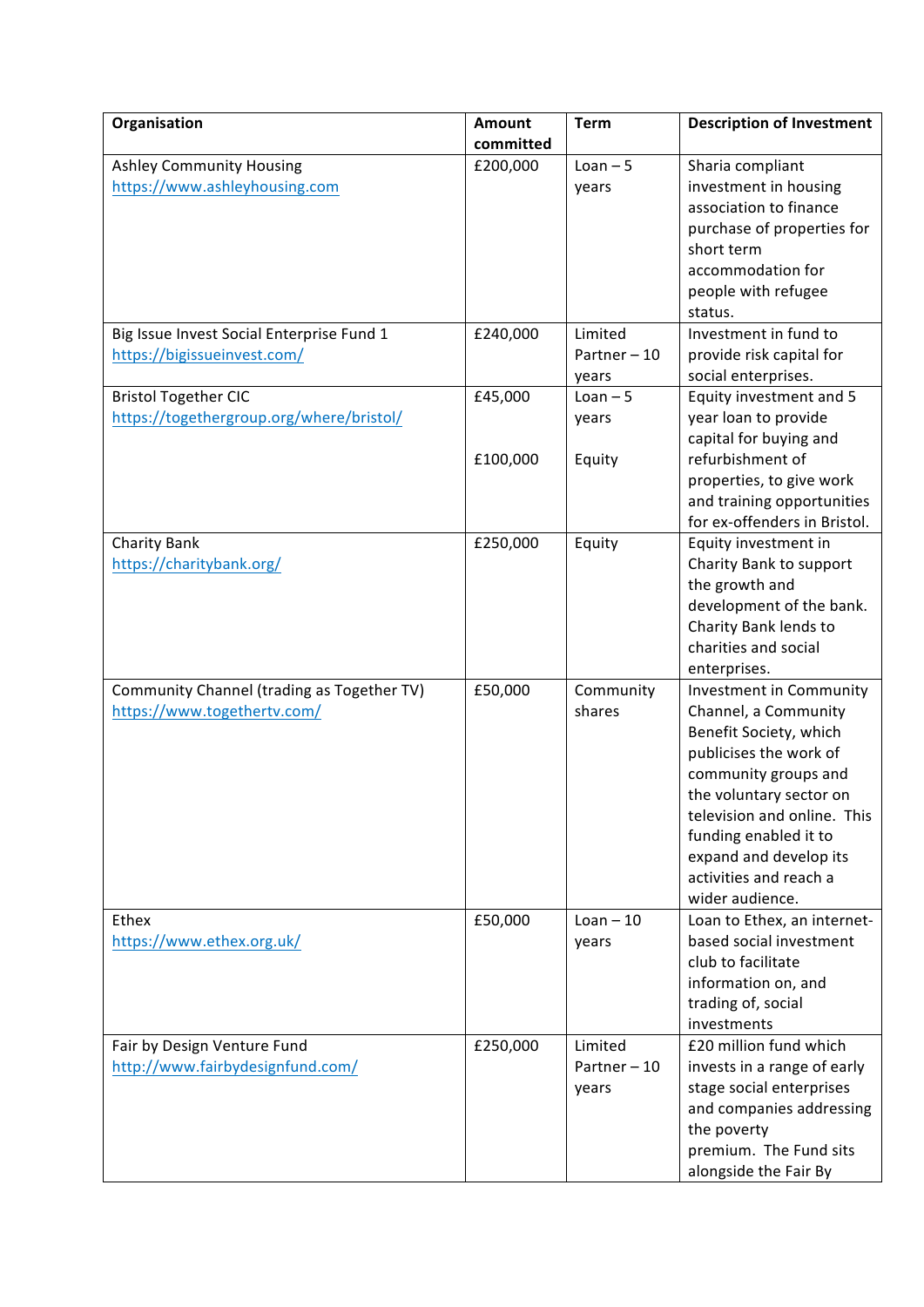|                                   |          |             | Design Campaign, run by<br>the Barrow Cadbury Trust,<br>which will use evidence<br>from the Fund, plus other<br>research, to inform its<br>policy and advocacy<br>work. 10 year investment<br>as a Limited Partner. |
|-----------------------------------|----------|-------------|---------------------------------------------------------------------------------------------------------------------------------------------------------------------------------------------------------------------|
| <b>Fair For You</b>               | £250,000 | $Bond -$    | Funding to provide                                                                                                                                                                                                  |
| https://www.fairforyou.co.uk/     |          | Perpetual   | affordable credit for                                                                                                                                                                                               |
|                                   |          |             | people on low incomes to                                                                                                                                                                                            |
|                                   |          |             | buy household goods.                                                                                                                                                                                                |
| <b>Five Lamps Trading</b>         | £250,000 | $Lean - 5$  | Five Lamps is an                                                                                                                                                                                                    |
| https://www.fivelamps.org.uk/     |          | years       | established charity with a                                                                                                                                                                                          |
|                                   |          |             | track record of supporting                                                                                                                                                                                          |
|                                   |          |             | financial inclusion in north                                                                                                                                                                                        |
|                                   |          |             | east England. The loan                                                                                                                                                                                              |
|                                   |          |             | will allow it to grow its                                                                                                                                                                                           |
|                                   |          |             | lending activities both in                                                                                                                                                                                          |
|                                   |          |             | the North East and on a                                                                                                                                                                                             |
|                                   |          |             | more national level.                                                                                                                                                                                                |
| The Foundry                       | £500,000 | Equity      | Equity investment in the                                                                                                                                                                                            |
| http://www.aplaceforchange.co.uk/ |          |             | Foundry which provides                                                                                                                                                                                              |
|                                   |          |             | meeting and office space                                                                                                                                                                                            |
|                                   |          |             | for social justice                                                                                                                                                                                                  |
|                                   |          |             | organisations.                                                                                                                                                                                                      |
| <b>Micro Rainbow CIC</b>          | £250,000 | $Lean - 12$ | Loan to support the                                                                                                                                                                                                 |
| https://microrainbow.org          |          | years       | purchase of properties to                                                                                                                                                                                           |
|                                   |          |             | provide safe housing for                                                                                                                                                                                            |
|                                   |          |             | LGBTI asylum seekers.                                                                                                                                                                                               |
| Refuaid                           | £100,000 | $Lean - 6$  | Loan to fund Refuaid's                                                                                                                                                                                              |
| https://refuaid.org/              |          | years       | Equal Access Loan                                                                                                                                                                                                   |
|                                   |          |             | Programme which                                                                                                                                                                                                     |
|                                   |          |             | provides interest-free                                                                                                                                                                                              |
|                                   |          |             | loans to people with UK                                                                                                                                                                                             |
|                                   |          |             | refugee status who are                                                                                                                                                                                              |
|                                   |          |             | unable to pay for the cost                                                                                                                                                                                          |
|                                   |          |             | of completing the                                                                                                                                                                                                   |
|                                   |          |             | licensing or training                                                                                                                                                                                               |
|                                   |          |             | needed to work in their                                                                                                                                                                                             |
|                                   |          |             | professional field in the<br>UK.                                                                                                                                                                                    |
| Resonance Supported Homes Fund    | £250,000 | Limited     | Investment in a fund                                                                                                                                                                                                |
| https://resonance.ltd.uk/         |          | Partner-20  | which provides specialised                                                                                                                                                                                          |
|                                   |          | years       | supported housing for                                                                                                                                                                                               |
|                                   |          |             | people with learning                                                                                                                                                                                                |
|                                   |          |             | disabilities.                                                                                                                                                                                                       |
|                                   |          |             |                                                                                                                                                                                                                     |